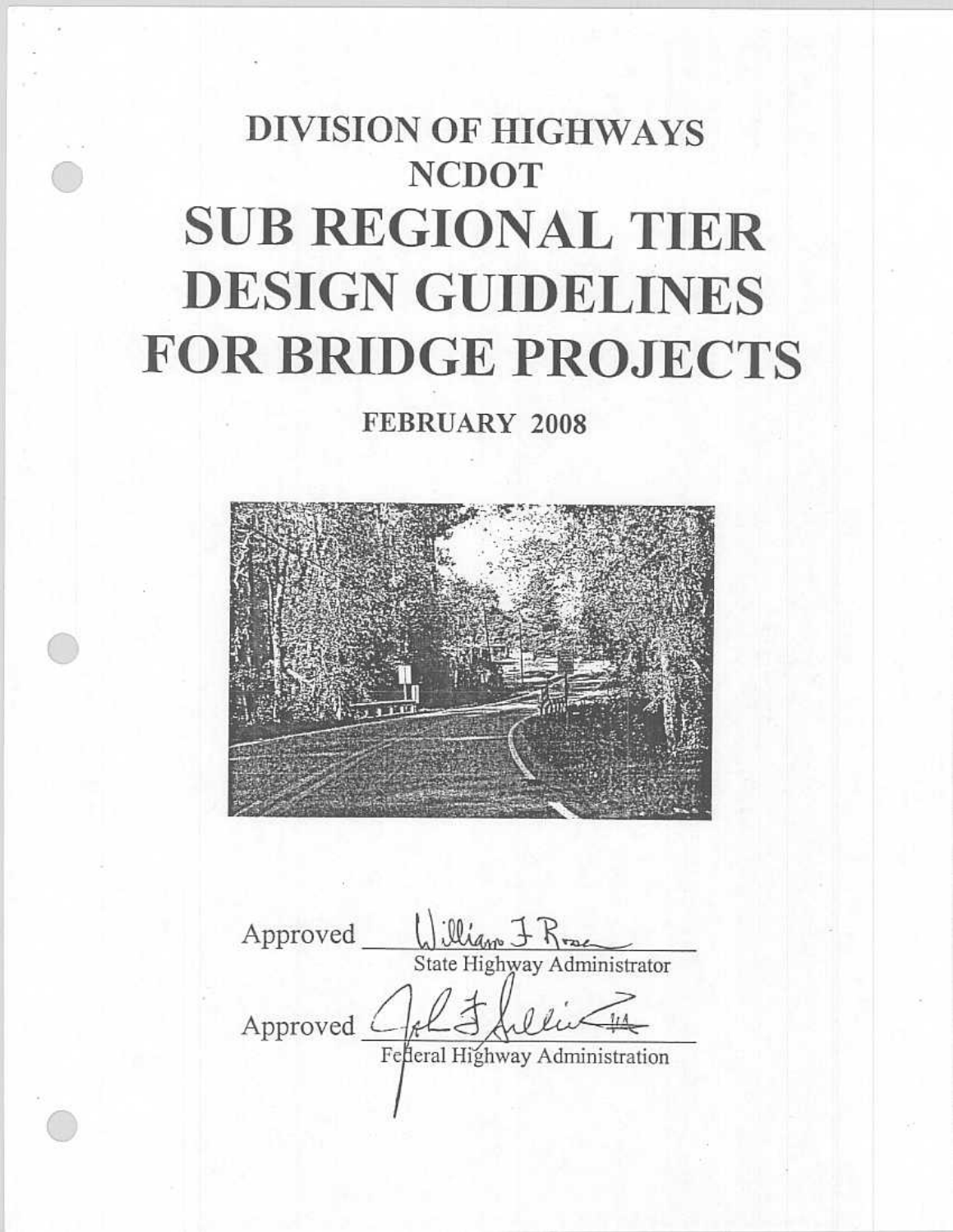## NORTH CAROLINA DEPARTMENT OF TRANSPORTATION

## SUB REGIONAL TIER DESIGN GUIDELINES FOR BRIDGE PROJECTS

| <b>CONTENTS</b> | <b>PAGE</b> |
|-----------------|-------------|
|                 |             |
|                 |             |
|                 |             |
|                 |             |
|                 |             |
|                 |             |
|                 |             |
|                 |             |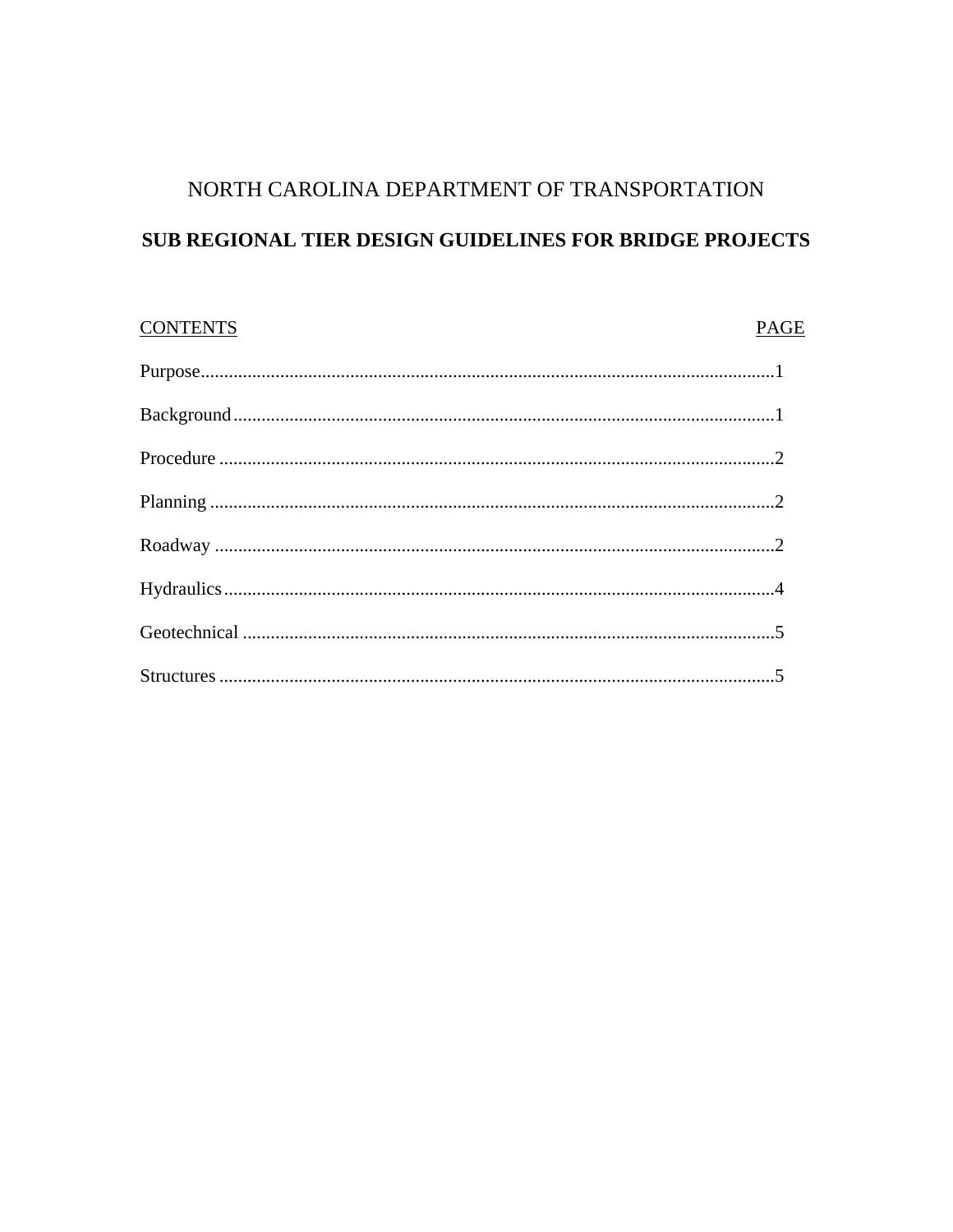## NORTH CAROLINA DEPARTMENT OF TRANSPORTATION

## **SUB REGIONAL TIER DESIGN GUIDELINES FOR BRIDGE PROJECTS**

#### **PURPOSE**

The Sub Regional Tier Design Guidelines for Bridge Projects establishes the controlling design elements for new and reconstructed bridges on the North Carolina Highway System designated as minor collectors, local and/or secondary roads. Engineering judgment must be applied during project development, while considering the site-specific conditions, to achieve desirable levels of service and assure safety of the traveling public. Each bridge project shall provide a safe and economical design, while maintaining or improving the operating conditions at the site.

If a bridge project is designed to the standards set forth in these guidelines, no formal design exception approval is required.

If a bridge project is designed to the standards set forth in these guidelines and does not match the current planning document, a memorandum to the project file shall be written to acknowledge that the Sub Regional Tier Guidelines for Bridge Projects was used. No formal design exception approval is required.

Formal design exception approval is required when standards set forth in these guidelines are not met. Project files shall fully justify and document the need for a design exception to the standards. Any anticipated design exception required for a project shall be listed in the environmental document.

### **BACKGROUND**

These guidelines establish broad limits by presenting minimum values for design and allowing engineering judgment to be applied to achieve desirable levels of traffic service and safety appropriate to the social, economical and environmental controls applicable to the specific project. The North Carolina bridge inventory is aging at a rate, which exceeds the current bridge replacement program. In an effort to minimize the amount of approach work and to maximize the limited funds available for the bridge program, representatives from the Bridge Maintenance Unit, Construction, Operations, Planning, and Highway Design Branch Units evaluated the Department's bridge replacement program and established bridge replacement design criteria that maintains current operating conditions without compromising safety. These guidelines allow planners and designers to minimize changes in the vertical grade, structure length and width, approach roadway limits and right of way for each site.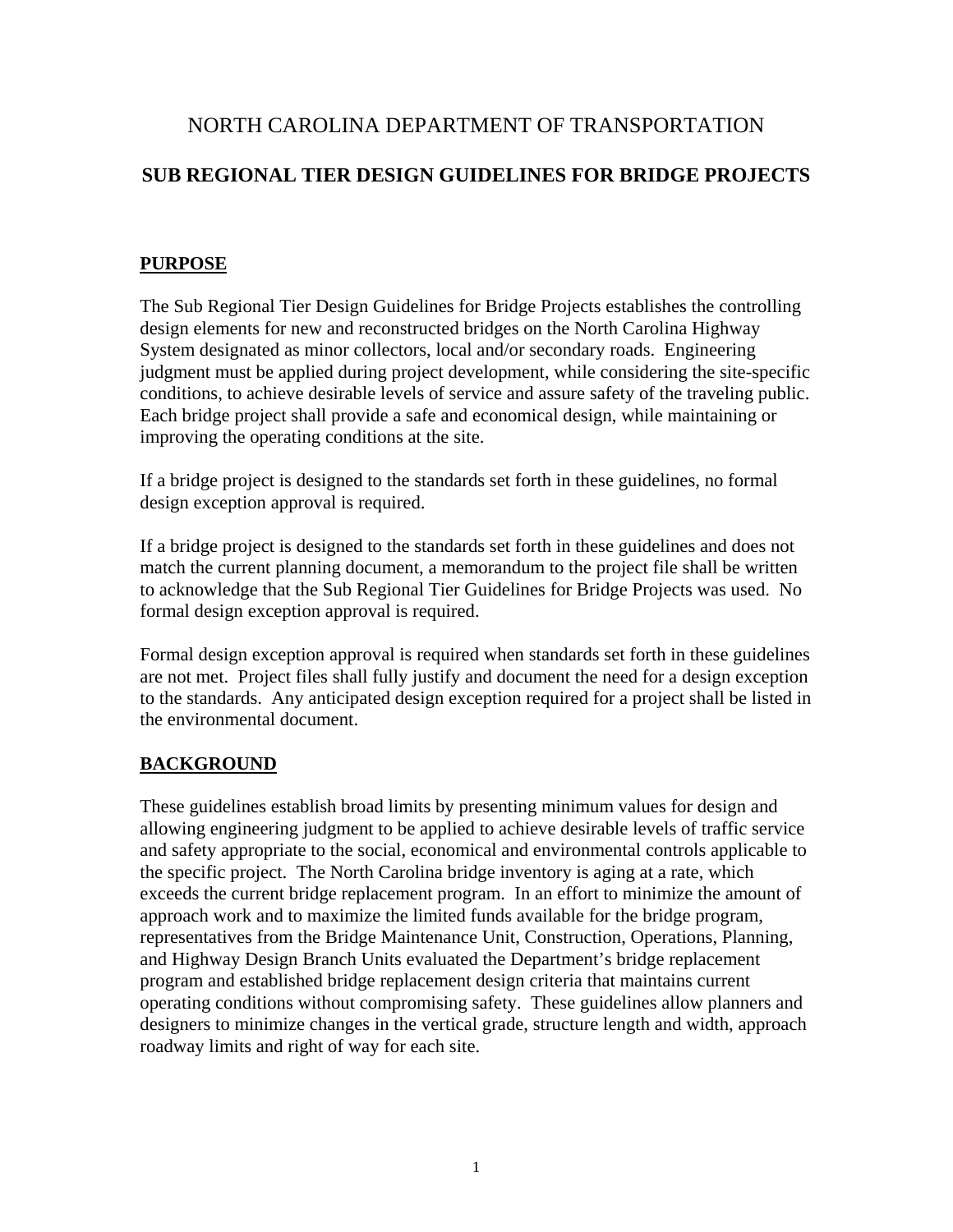#### **PROCEDURE**

The Project Development and Environmental Analysis Branch (PDEA) will prepare a planning document that includes appropriate consideration of the safety, social, economic and environmental impacts. On-site field reviews and scoping meetings must be held during the planning and design process. At a minimum, representatives from PDEA, Highway Design and the Division should be in attendance at these meetings.

#### **PLANNING**

PDEA's Bridge Project Development Unit will coordinate with Highway Design, Division and Traffic Engineering staff to provide, in the environmental document, decisions reached regarding applicable design criteria such as bridge approach travel speed, design speed, bridge width and lane and shoulder widths. These decisions will be based on traffic forecast and crash and severity rates when compared to the statewide average (provided by the Traffic Engineering and Safety Systems Branch) and whether the location is identified by North Carolina's Highway Safety Improvement Program.

The Bridge Project Development Unit will also coordinate with the Division and the Bridge Maintenance Unit on the possibility of removal of redundant bridges and options for rehabilitation instead of replacement where appropriate. Consideration shall be given to the use of accelerated construction techniques.

#### **ROADWAY DESIGN (GEOMETRIC DESIGN CRITERIA)**

The following geometric design criteria will be used based on the traffic forecast and whenever the crash and severity rates are below the statewide average (provided by the Traffic Engineering and Safety Systems Branch). Also, the project site shall not be at a location identified by North Carolina's Highway Safety Improvement Program.

Design Speed: The design speed shall be established after considering the topography, anticipated operating speed, the adjacent land use and the functional classification of the highway. The design speed selected for the project shall be identified and recorded in the environmental document. Once the design speed is selected, all of the pertinent highway features should be related to this speed to obtain a balanced design. All references to speed in this document are the design speed unless otherwise noted.

Lane and Shoulder Widths: R-R-R Guide, Table 2, Page 14.

Bridge Width:

20 year Design Volume Less than 4000 vehicle/day Design speed of 45 mph and under: Bridge Deck Width (Minimum) = 24 feet Design speed above 45 mph: Bridge Deck Width (Minimum) = 26 feet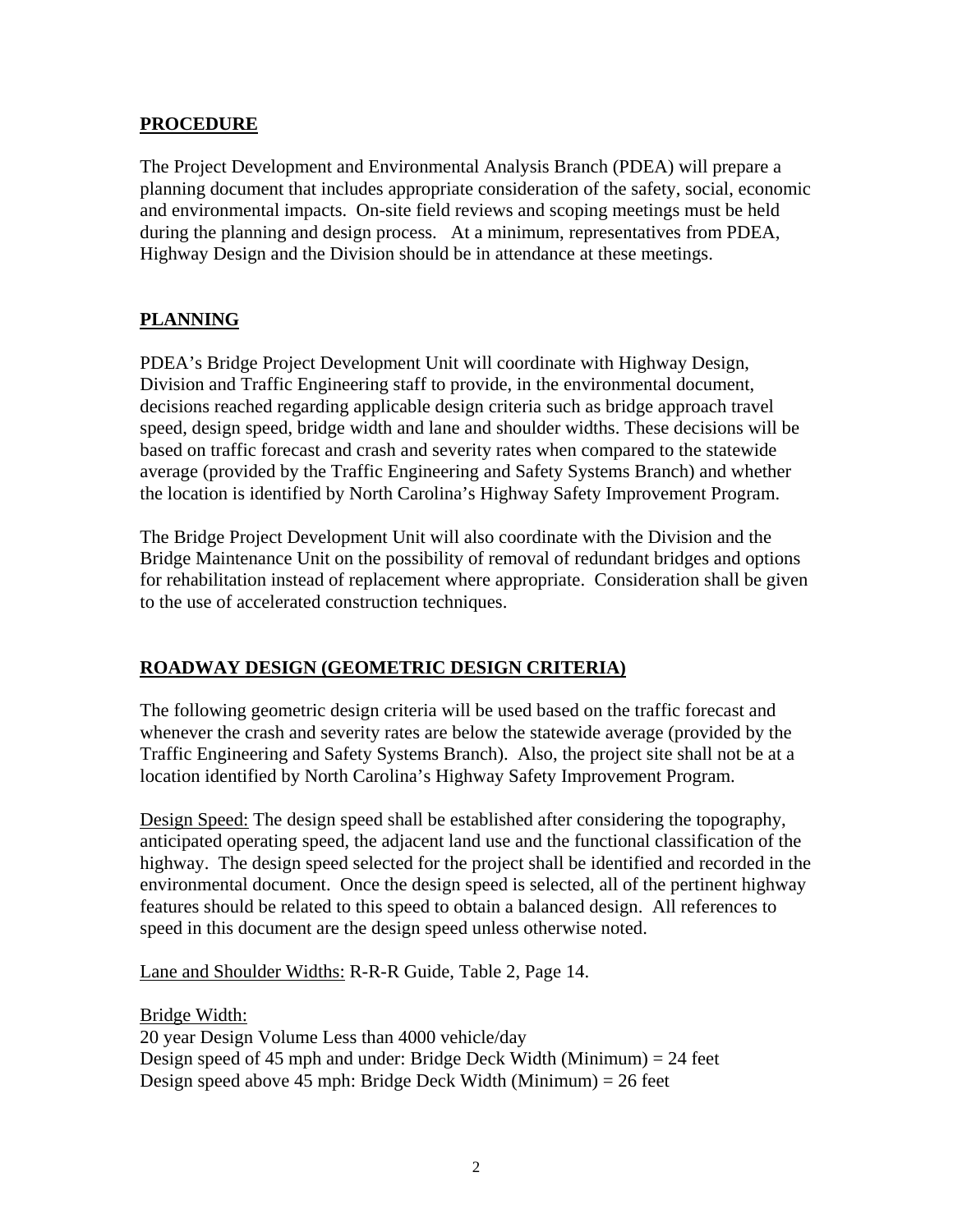20 year Design Volume Over 4000 vehicle/day For all design speeds: Bridge Deck Width (Minimum) =  $28$  feet\* (\* For current ADT over 3000 vehicle/day: use 30 feet)

In no case shall the bridge width be less than that of the approach roadway width (including paved shoulders).

Horizontal Clearance: Bridge Policy, Page 26. (Horizontal Clearances for Local System)

Vertical Clearance: Bridge Policy, Page 9. (Vertical Clearances)

Horizontal Alignment: An existing horizontal curve may be retained as is without further evaluation if the existing curve design, assuming correct superelevation is provided, corresponds to a speed that is within 10 mph of the design speed.

Vertical Alignment: An existing vertical curve may be retained if the curve's design speed is within 20 mph of the project's design speed and the design volumes are less than 1500 vehicles/day.

An existing vertical curve may be retained if the curve's design speed is within 10 mph of the project's design speed.

Stopping Sight Distance: Minimum stopping sight distance should be provided for the horizontal and vertical curve conditions as stated above (Horizontal and Vertical Alignment). Values are shown in Exhibit 5-2, page 381. [AASHTO, A Policy on Geometric Design of Highways and Streets (2004)].

Cross Slope: Pavement cross slope should be adequate to provide proper drainage. Normally, cross slopes range from 1.5 to 2 percent for asphalt pavements.

Superelevation: It is desirable to superelevate curves in accordance with AASHTO Guidelines. The curve should be signed and marked for the appropriate speed in accordance with the provisions of the "Manual On Uniform Traffic Control Devices For Streets And Highways" (MUTCD) if minimum superelevation rates can not be achieved.

Grades: The existing roadway grade may be retained. An appropriate minimum grade is typically 0.3%.

Guardrail: Transition guardrails to bridge rails should be provided on all four corners of an undivided two-way, two-lane bridge.

Design speed of 45 mph and under: The minimum length of guardrail required at the bridge approach is 50 feet (including the guardrail anchor units). This design utilizes a Test Level 2 (TL-2) Guardrail Anchor Unit Type 350.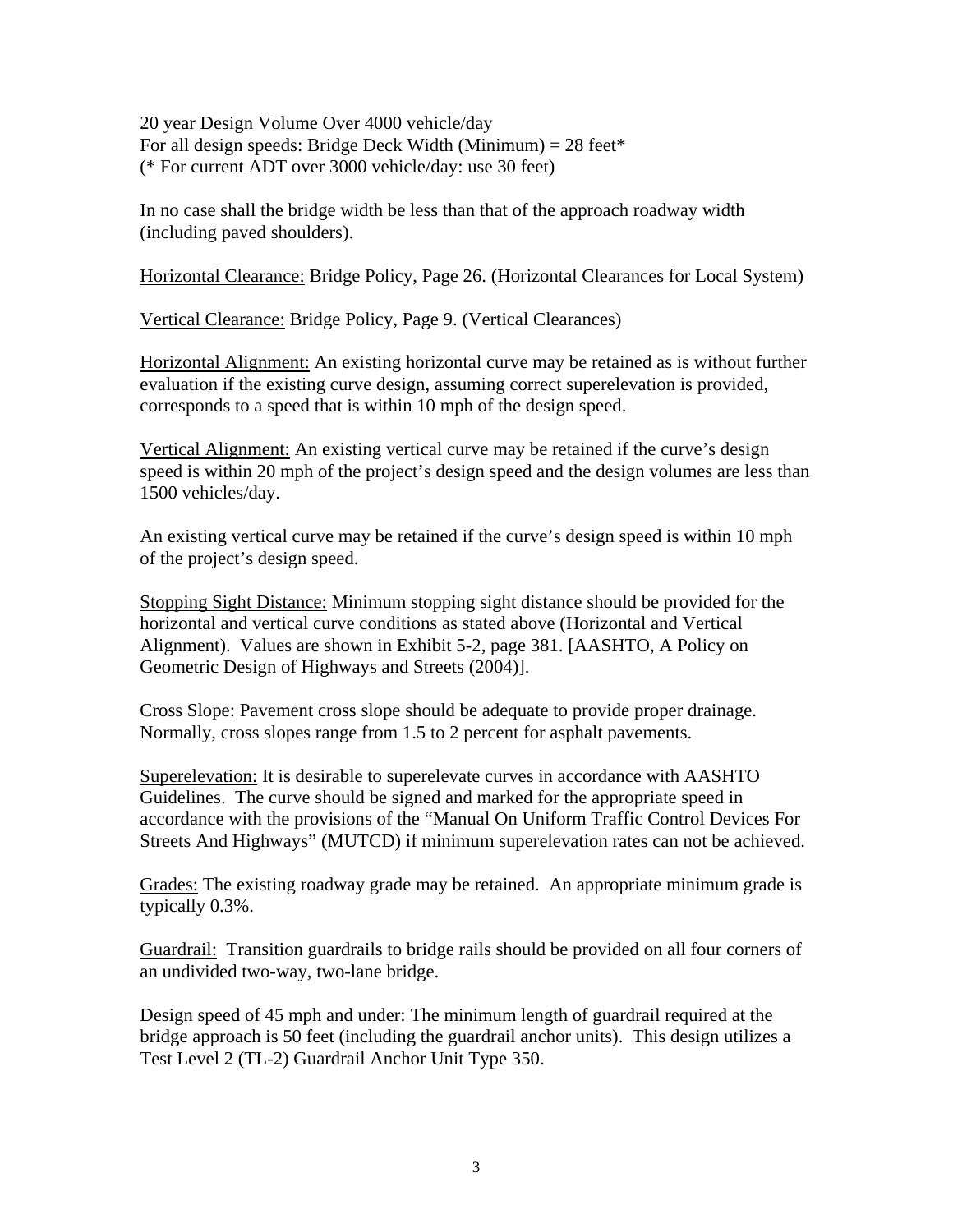Design speed above 45 mph: The minimum length of guardrail required at the bridge approach is 75 feet (including the guardrail anchor units). This design utilizes a Test Level 3 (TL-3) Guardrail Anchor Unit Type 350.

Engineering judgment must be applied during all stages of project development to achieve desirable levels of traffic service and safety, while considering site-specific conditions. At a minimum, current operating conditions shall be maintained and safety improved at documented and potentially hazardous locations.

For very low-volume local roads the Guidelines for Geometric Design for Very Low-Volume Local Roads (ADT 400 vehicles and less), AASHTO 2001 may be used in lieu of the Sub Regional Tier Design Guidelines for Bridges. "A very low-volume local road is a road that is functionally classified as a local road and has a design average daily traffic volume of 400 vehicles per day or less."

#### **HYDRAULIC DESIGN**

FEMA: Identify project site locations that require FEMA Detailed Study or Limited Detail Study and design for compliance.

Non FEMA: Consult with the Division Office to establish Level of Service needs if the existing roadway is overtopped by the 25-year frequency storm or an event with a lower return period.

The minimum return period for design shall maintain the existing level of service.

The maximum return period for design is the 25-year frequency storm.

Where design frequency is less than the 25-year storm, the engineer will assess the property upstream and downstream of the highway rights of way for impacts to private property.

Hydraulics: The recommended structure type shall be considered in the following priority order: a) Pipe Culvert (circular or arch pipe), b) Box Culvert, c) Bottomless Culvert Structure founded in non-scourable rock (concrete or metal), d) Bridge.

Deck Drainage: There shall be no direct discharge of deck runoff into open waters with classification of WS-I or Outstanding Resource Water.

There shall be no direct discharge into open waters within one half (0.5) mile of Critical Area of WSII, WSIII, and WSIV.

There shall be no direct discharge in all other water classifications where storm water runoff gutter spread is not at risk for safety of the traveling public.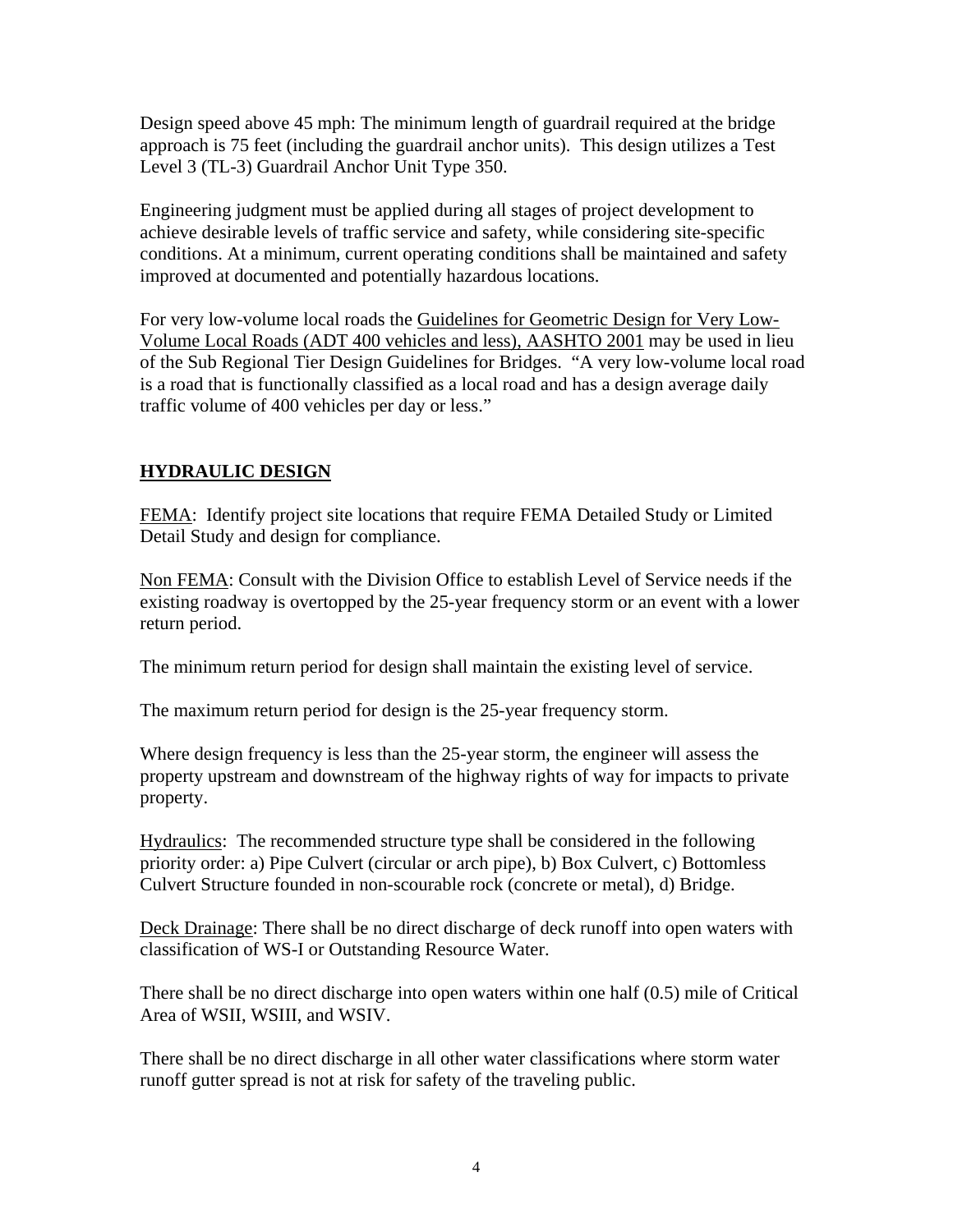Gutter Spread: Avoid spread into travel lane for a 4 inches/hour rainfall intensity. Investigate steeper gutter slope, increase deck cross slope, eliminate super elevation, coordinate rail and deck drain details with Structure Design Engineer, etc. to reduce gutter spread when necessary.

Bridge Scour: The Hydraulics Engineer shall analyze scour for the 100-year or overtopping flood. Cone of influence for total scour to be shown as 1.4H: 1V on the bridge profile drawing.

Debris Assessment: Identify debris transport potential at the site. Where debris transport potential is low, the use of battered piles may be appropriate and should be noted under "Additional Information" on the Bridge Survey Report.

General Comments: Consider span arrangements that accommodate the use of cored slabs or box beams to facilitate top down construction, even if an interior bent is in the water.

#### **GEOTECHNICAL DESIGN**

AASHTO Load and Resistance Factor Design (LRFD) Specifications: Use higher resistance factors when subsurface conditions are appropriate. Use Importance Factor, η=0.95, for load factor.

Scour: Design to allow approach fill wash outs rather than constructing abutment walls, with foundations to remain standing. Scour Critical Elevations will be required at these end bents.

Utilize designed scour countermeasures in lieu of more costly foundation solutions.

Reinforced Approach Fills: Use reinforced bridge approach fills in all coastal plain areas. In all other areas, utilize alternate standard detail to ensure backfill material is retained in areas of end bent excavation.

Interior Bents: Use drilled-in piles with a Pile Driving Analyzer (PDA) in lieu of drilled pier foundations.

#### **STRUCTURE DESIGN**

AASHTO Load and Resistance Factor Design (LRFD) Specifications: Use Importance Factor,  $\eta$ =0.95, for load factor. Use empirical deck design method for cast in place decks of girder bridges.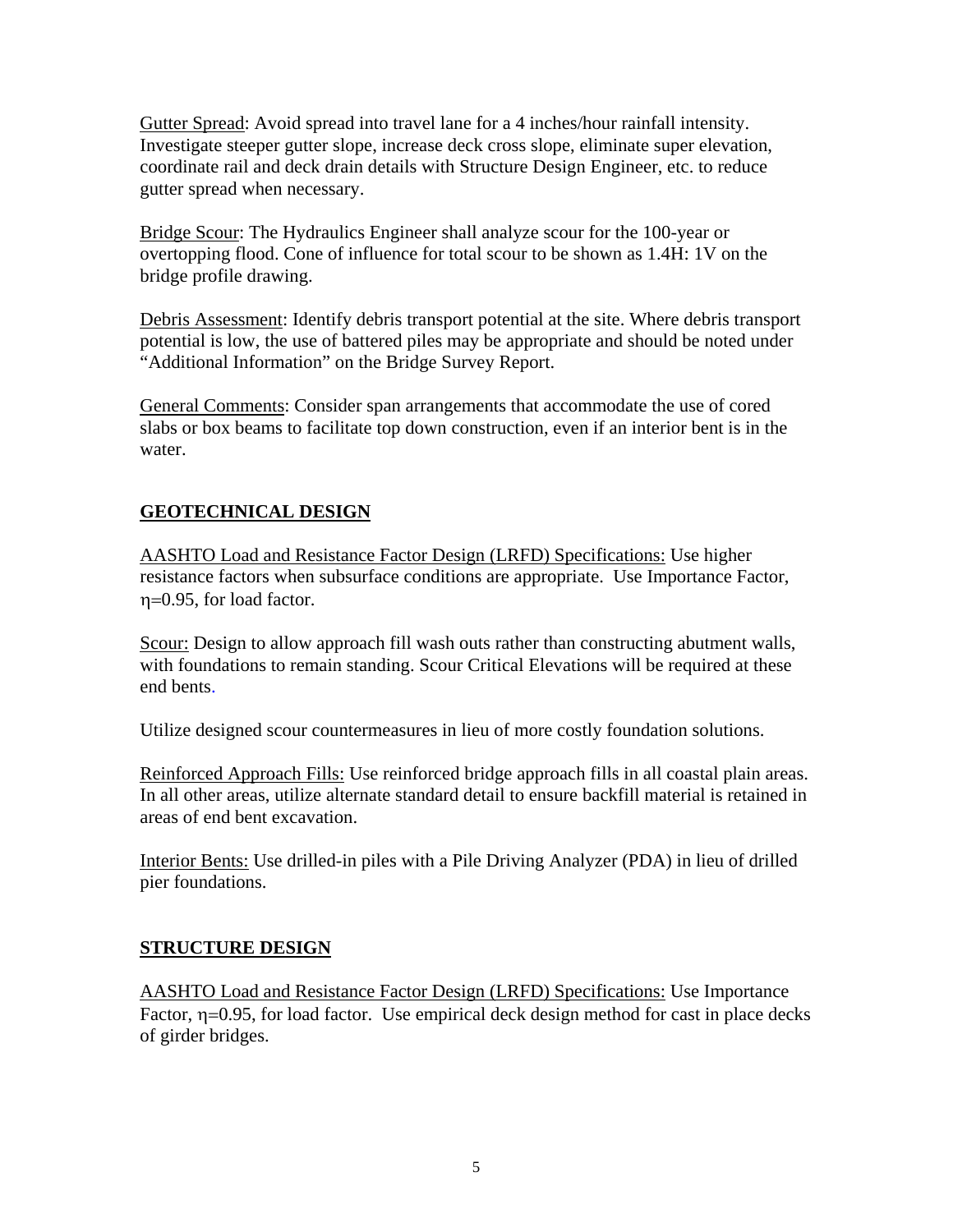Bridge Rail: Utilize Standard Flat Face rail to facilitate deck drain functionality and minimize bridge width. (Show plan details for an epoxy protective coating for exterior cored slab or box beam surfaces adjacent to deck drains.)

Use Standard 1-Bar Metal Rail or approved precast New Jersey shaped barrier rail as appropriate for posted or design speed of 45 mph or less.

For designated bicycle routes or on roadways where the need to accommodate bicycle safety has been identified in the environmental planning document, use of a 42" rail height is acceptable; however, the Standard 2-Bar Metal Rail (54" rail height) shall be utilized for bridges spanning waterways of 100 feet or more in width.

Design Lanes: Use the actual number of travel lanes on the structure for design of superstructure and substructure elements, in lieu of the number of lanes that can be accommodated by the clear roadway.

Approach Slabs: Detail 12 foot long approach slabs, with ends parallel to the skew.

Overlays: Except for low water bridges, show plan details for an asphalt overlay on cored slab and box beam superstructures.

Substructure: Limit cap, column and drilled shaft sizes to those required for load carrying capacity, while maintaining constructability.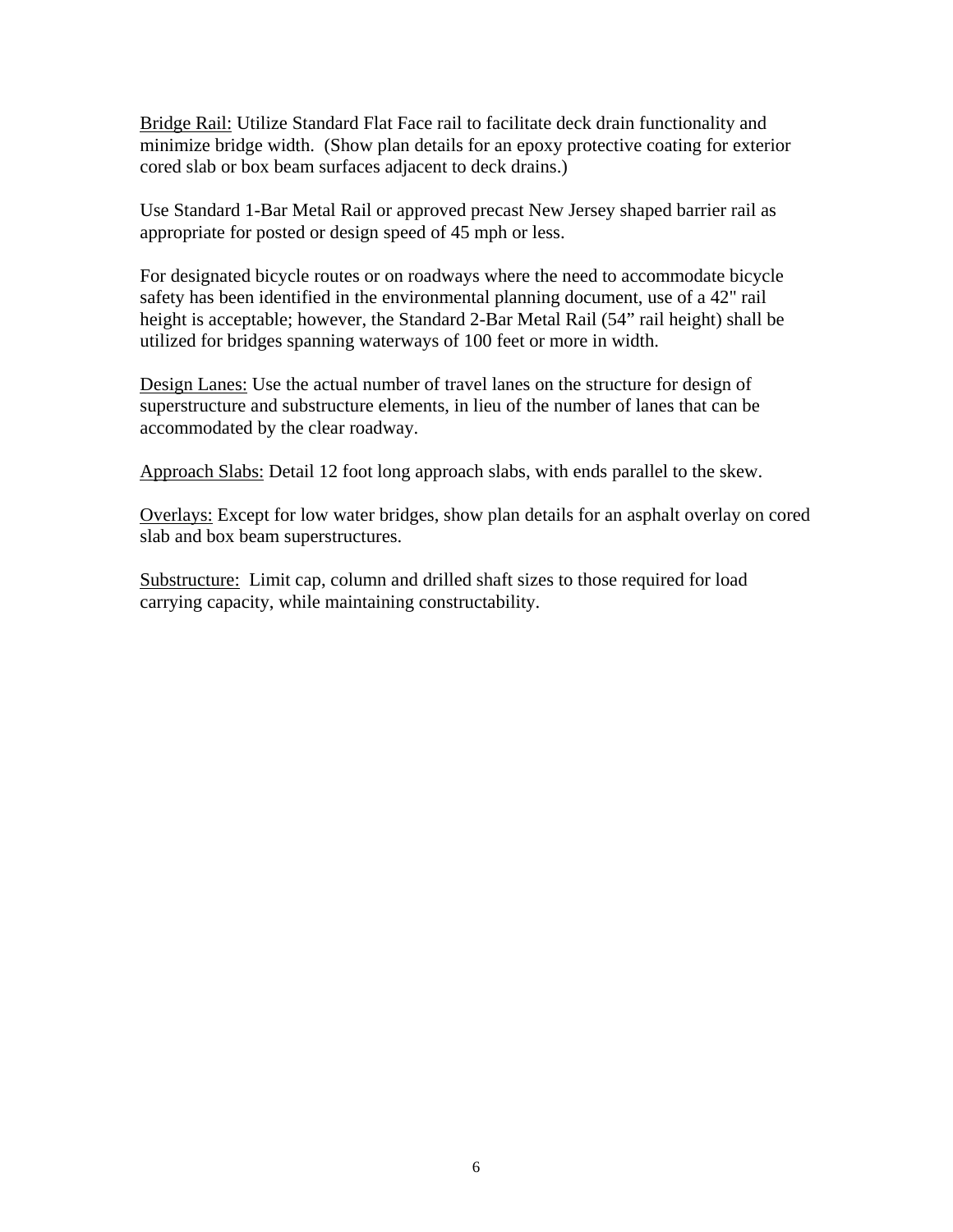Appendix

 $\sim 10^6$ 

 $\mathcal{L}^{\text{max}}_{\text{max}}$  and  $\mathcal{L}^{\text{max}}_{\text{max}}$ 

 $\sim$ 

 $\sim$ 

 $\mathcal{L}^{\text{max}}_{\text{max}}$  and  $\mathcal{L}^{\text{max}}_{\text{max}}$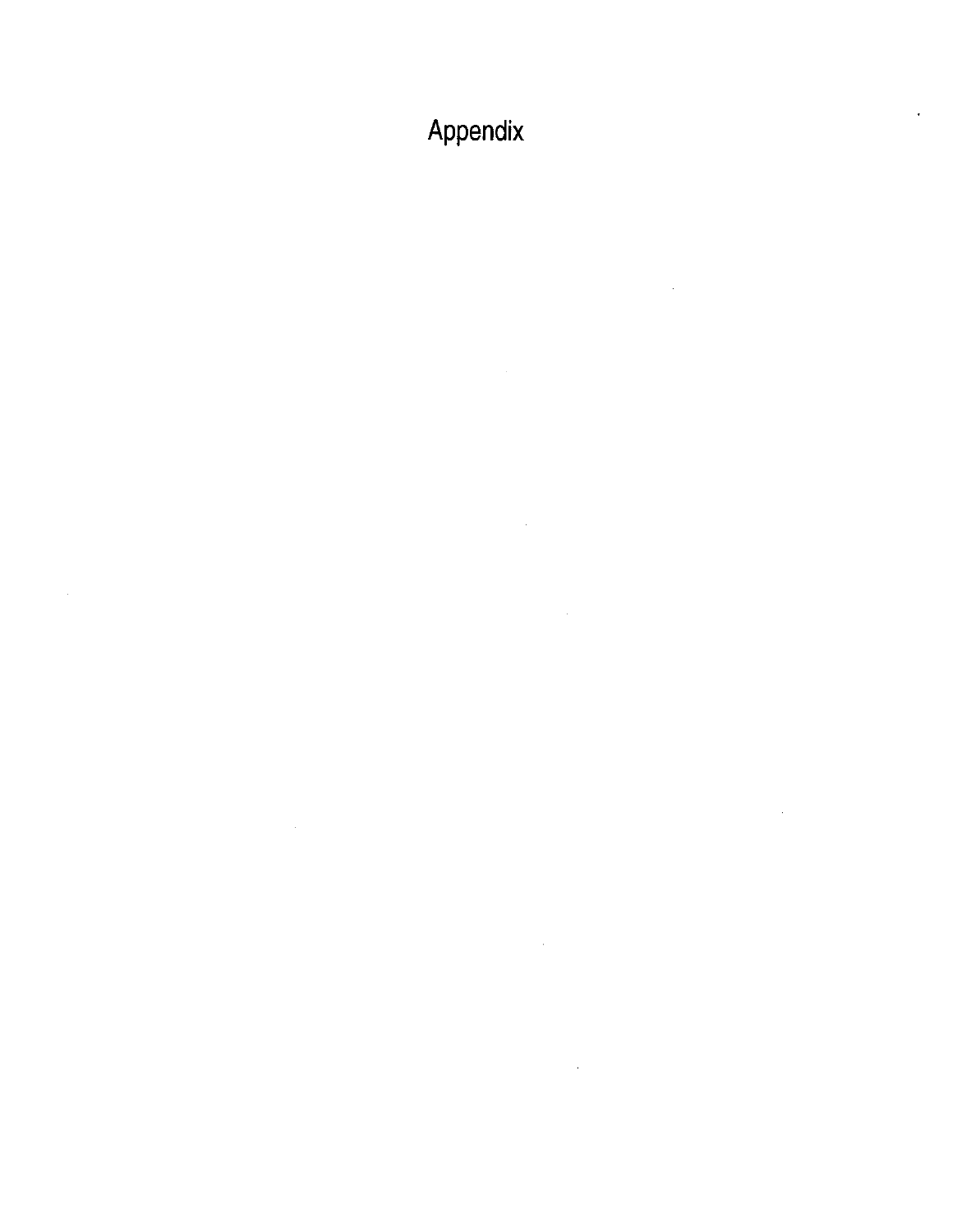#### Table 2

#### Minimum Width Revisions Based on

#### (NCHRP Report 486, Table 4)

### **Minimum Lane and Shoulder Widths for R-R-R Projects**

| <b>Design Speed</b>                                   | <b>Current</b><br><b>ADT</b> | <b>Arterial</b> |                         | <b>Collector</b>     |                         | Local         |                         |
|-------------------------------------------------------|------------------------------|-----------------|-------------------------|----------------------|-------------------------|---------------|-------------------------|
|                                                       |                              | Lane<br>Width   | <b>Shoulder</b>         | Lane<br><b>Width</b> | <b>Shoulder</b>         | Lane<br>Width | <b>Shoulder</b>         |
| Under 50 mph<br>(Level and<br><b>Rolling Terrain)</b> | $0 - 1000$                   | 11              | 4                       | 10                   | $\mathbf{3}$            | 10            | 3                       |
|                                                       | 1000-2000                    | 11              | $\overline{\mathbf{4}}$ | 10                   | $\overline{\mathbf{3}}$ | 10            | 3                       |
|                                                       | over 2000                    | 12              | $\epsilon$              | 11                   | 6                       | 11            | 6                       |
| 50 mph and over                                       | $0 - 1000$                   | 11              | 4                       | 11                   | $\overline{\mathbf{3}}$ | 10            | 3                       |
| (Level and<br><b>Rolling Terrain)</b>                 | 1000-2000                    | 12              | 6                       | 11                   | 4                       | 11            | 3                       |
|                                                       | over 2000                    | 12              | 6                       | 11                   | 6                       | 11            | 6                       |
| Under 50 mph<br>(Mountainous<br>Terrain)              | $0 - 1000$                   | 10              | $\overline{\mathbf{3}}$ | 10                   | 3                       | 10            | 3                       |
|                                                       | 1000-2000                    | 11              | 3                       | 10                   | $\overline{\mathbf{3}}$ | 10            | $\overline{\mathbf{3}}$ |
|                                                       | over 2000                    | 12              | 6                       | 11                   | 6                       | 11            | $\overline{\mathbf{4}}$ |
| 50 mph and over<br>(Mountainous<br>Terrain)           | $0 - 1000$                   | 11              | 3                       | 11                   | 3                       | 10            | $\overline{\mathbf{3}}$ |
|                                                       | 1000-2000                    | 11              | 3                       | 11                   | 3                       | 10            | $\overline{\mathbf{3}}$ |
|                                                       | over 2000                    | 12              | 6                       | 11                   | 6                       | 11            | 4                       |

NOTES: 1. Shoulder dimensions indicate graded widths and include paved shoulder widths.

- 2. Where guardrail is to be installed, graded shoulder width must be increased by 3 feet.
- 3. Where truck traffic (TTST and Duals) volume exceeds 10% of current ADT, lane widths should be increased by 1' to a maximum of 12'. 12' lane width should be used on routes designated as part of the National Truck Network.
- 4. For current ADT less than 1000, paved shoulder should be considered. For current ADT between 1000 - 3000, 2' paved shoulders are recommended. For current ADT over 3000, 4' paved shoulders should be used.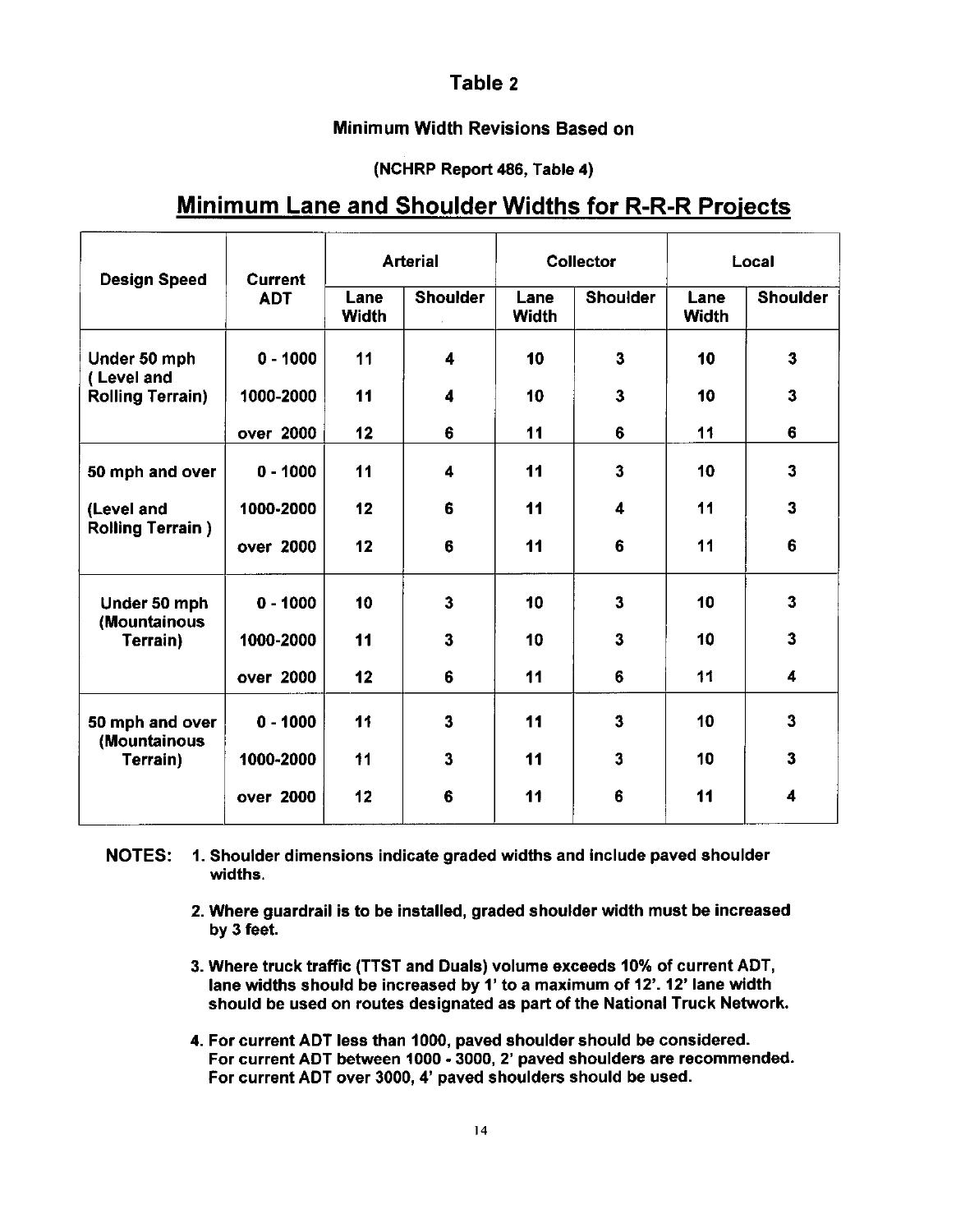## **LOCAL AND COLLECTOR SYSTEM**

### **HORIZONTAL CLEARANCES**

DESIGN YEAR ADT



#### SHOULDER APPROACH WITH **AUXILIARY LANES**





LEGEND

 $***$ WIDTH OF  $10<sup>7</sup>$ **TRAVEL LANE** CURB AND GUTTER **APPROACH** 



THROUGH TRAVEL LANES AUXILIARY LANES